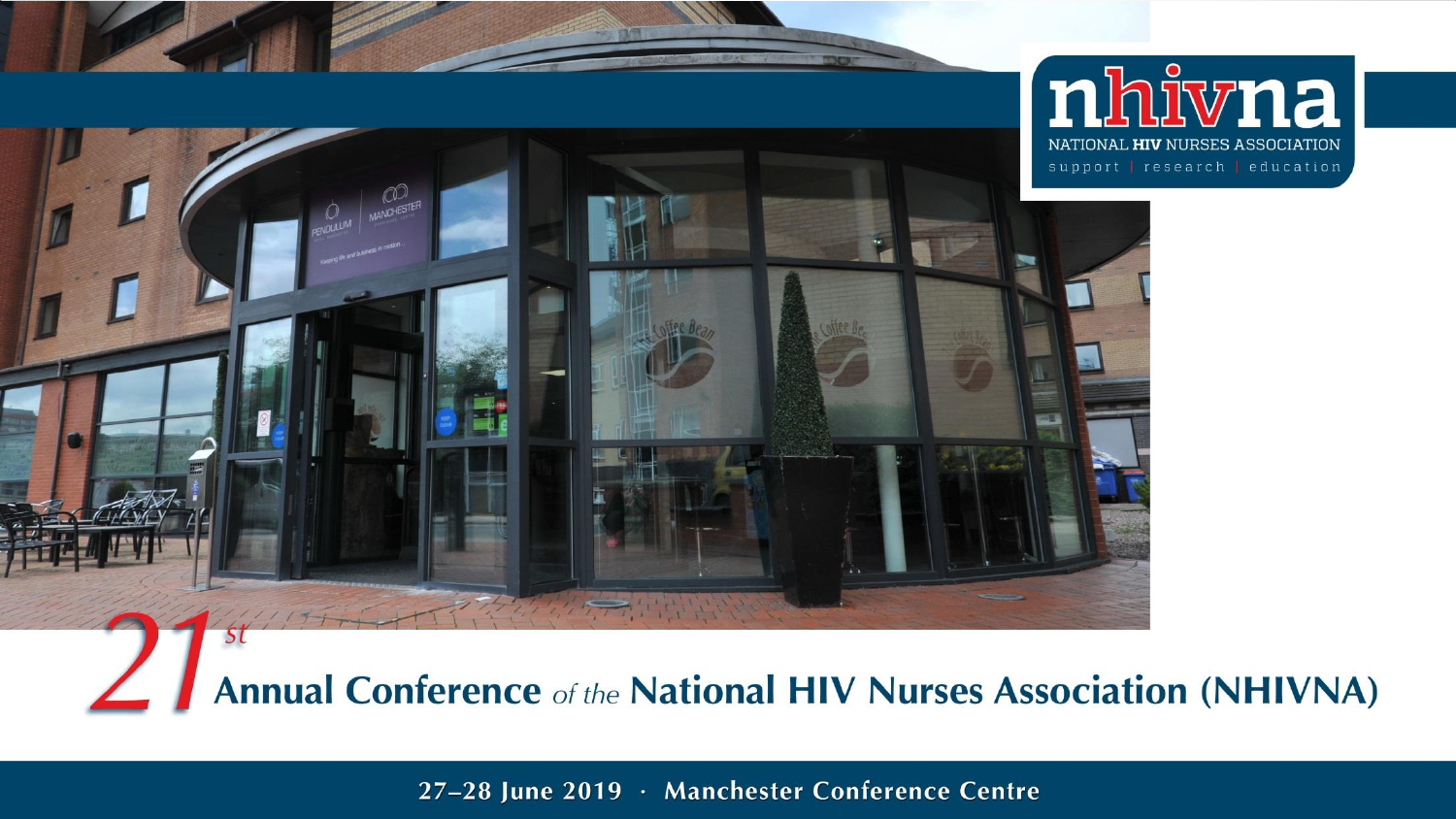

# AN INTEGRATED MODEL OF CARE FOR WOMEN LIVING WITH HIV DURING PREGNANCY.

Janine McGregor-Read **PEER NAVIGATOR**

NHIVNA Conference Manchester, UK - June 2019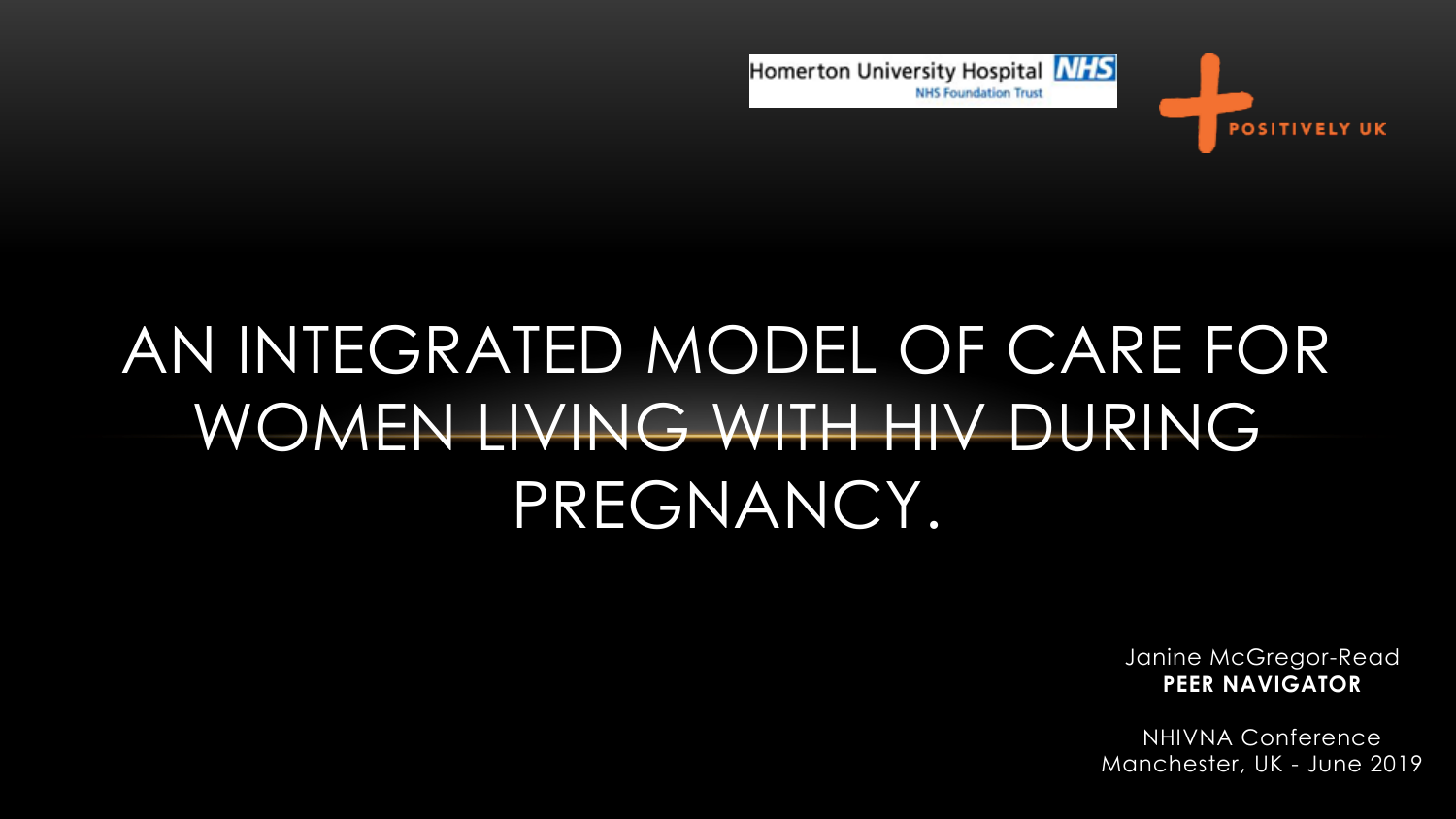



### An introduction to Positively UK

- Positively UK is an HIV charity that champions the importance of peer support in managing the lives of people living with HIV
- I completed the Peer Mentor training program at PUK and achieved the ONC Level 2 Peer Mentoring qualification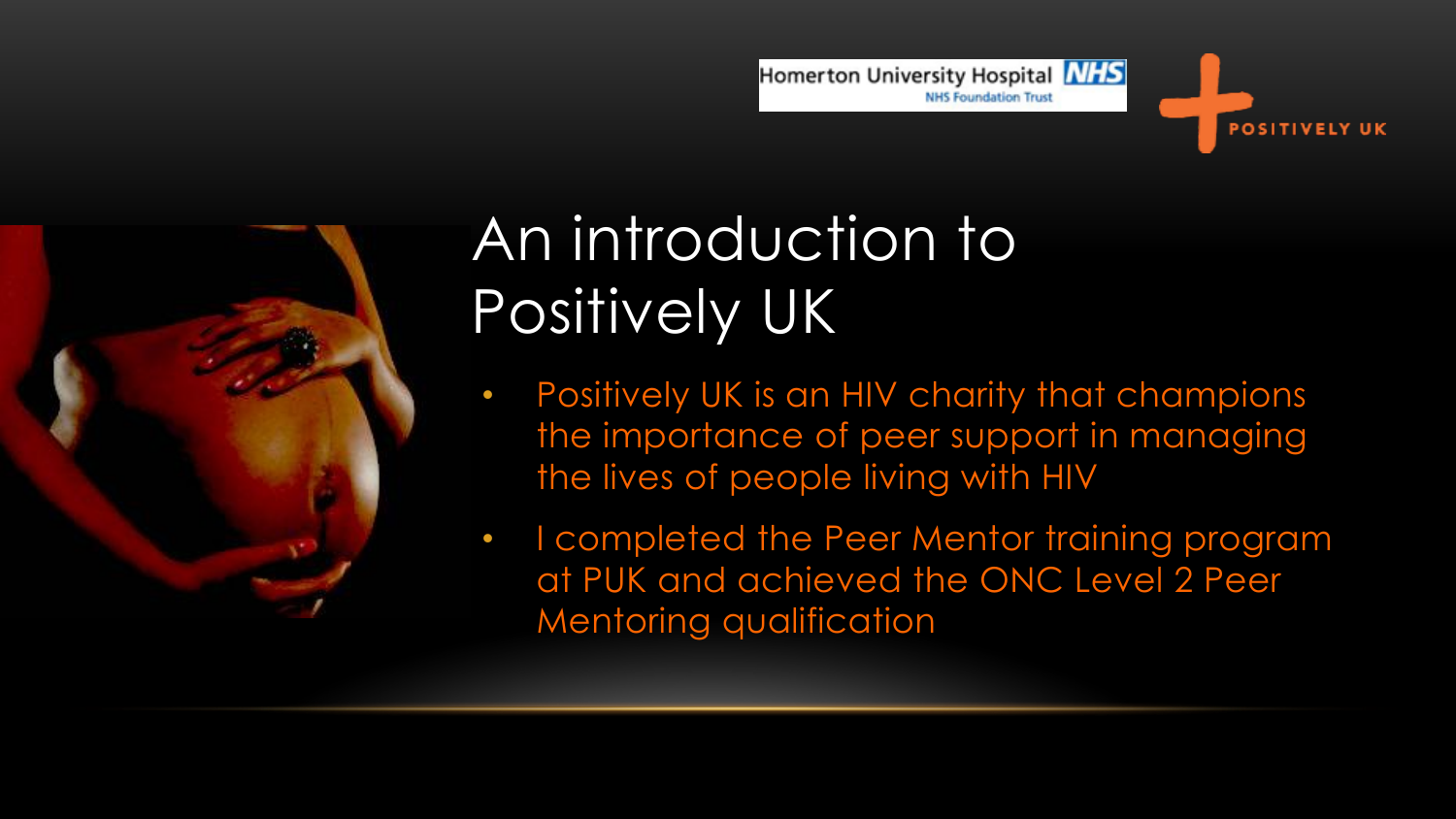



- I am one of 2 Peer Navigators based at Homerton Hospital, working alongside the Social Care Coordinator: Matt Wills. We comprise the social care team
- I have been integrated into the Ante-natal Clinical Care team. Attending the monthly MDT; reviewing all the current caseload of pregnant women who are HIV positive

Homerton University Hospital **NHS** 

**NHS Foundation Trust** 

**OSITIVELY UK**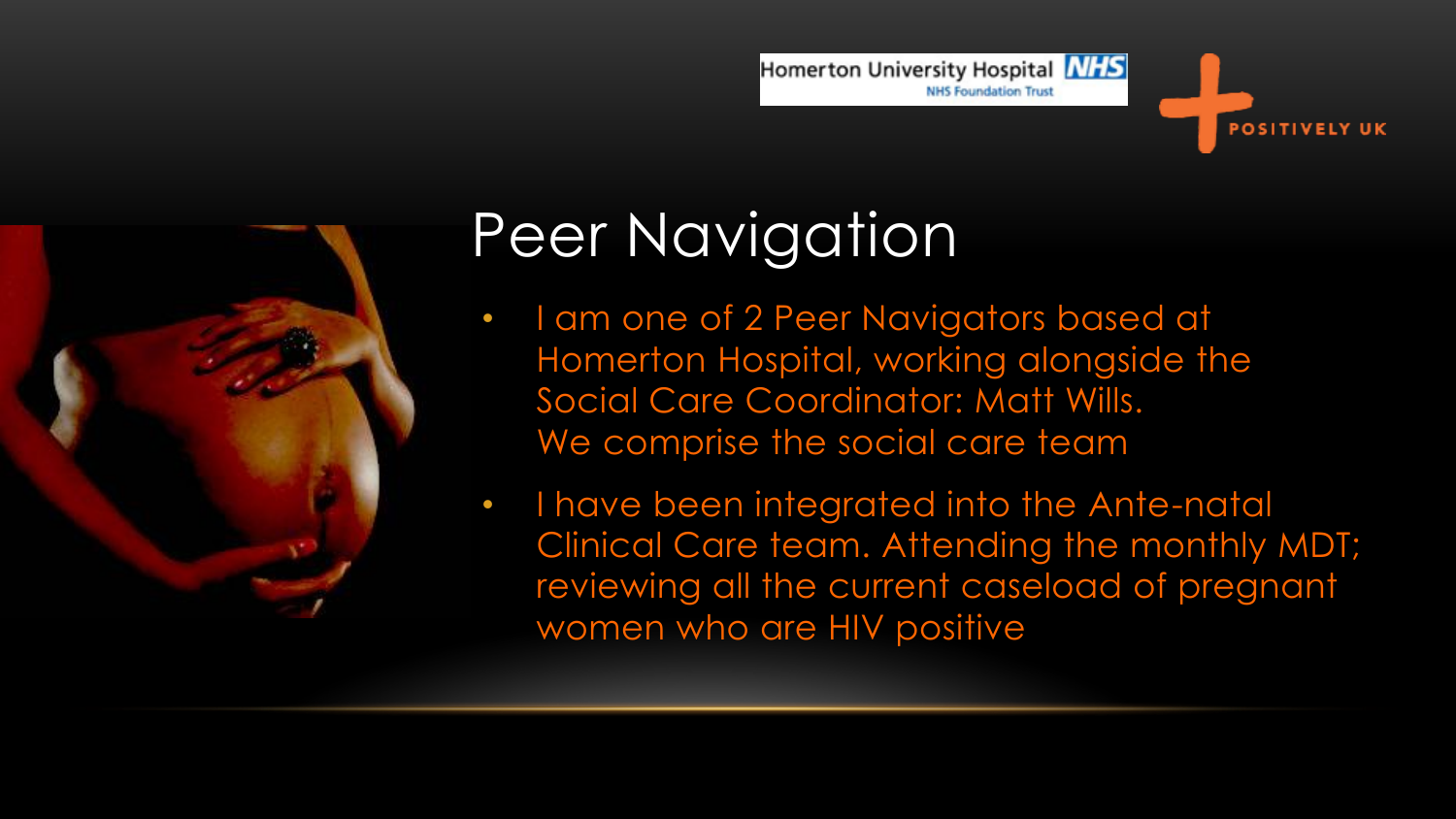

## My Story

• My life as a woman living with HIV (WLHIV)

Homerton University Hospital **NHS** 

**NHS Foundation Trust** 

POSITIVELY UK

- My pregnancy journey
- My experience
- My determination to be at the heart of every decision, especially concerning birthing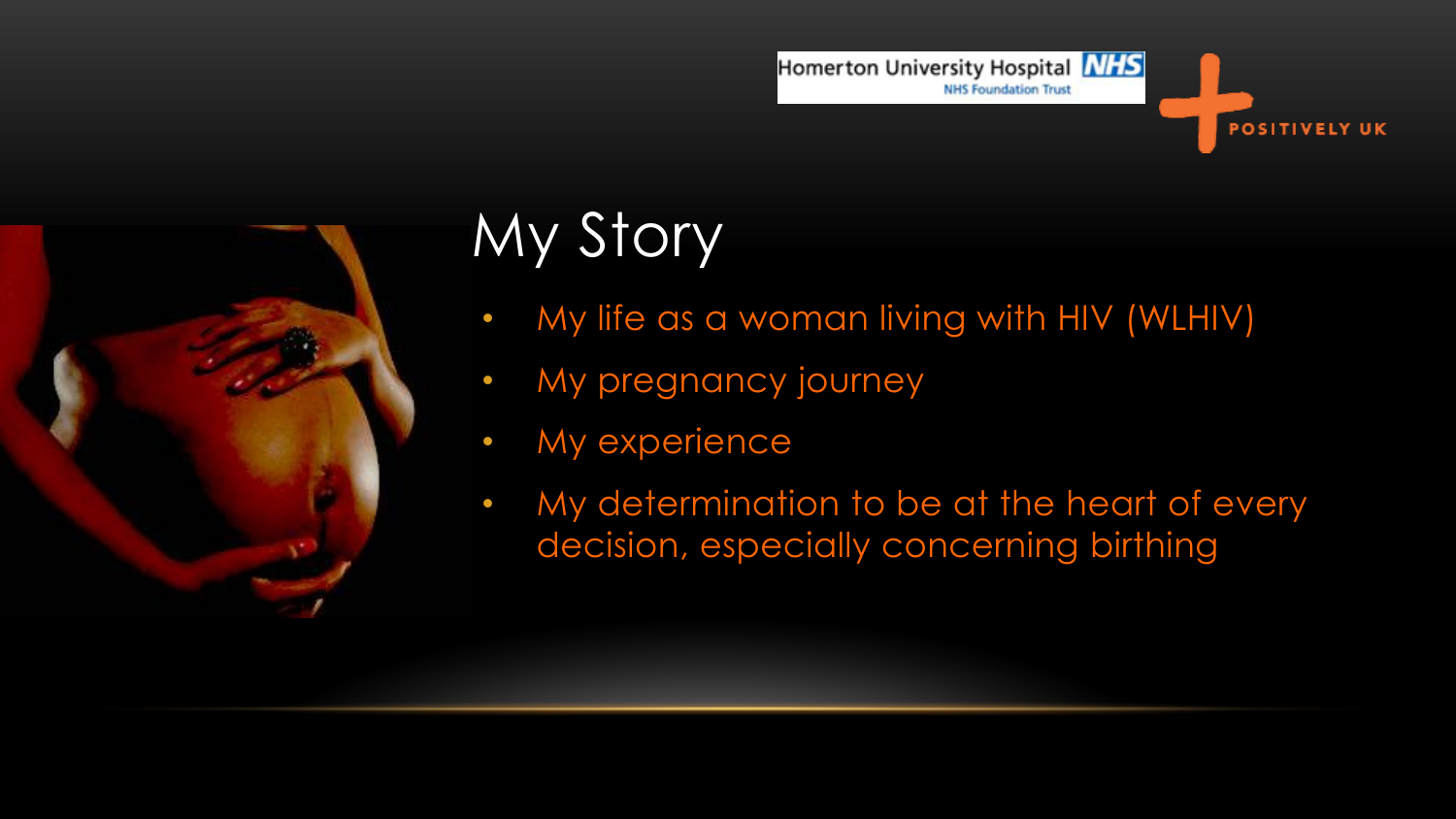



Homerton University Hospital **NHS** 



### What I bring as a Peer Navigator – to Mothers

- My lived experience; I have walked in your shoes
- Affirmation of their lives and concerns
- Confidence building
- Empathy and listening skills
- Navigation skills/referrals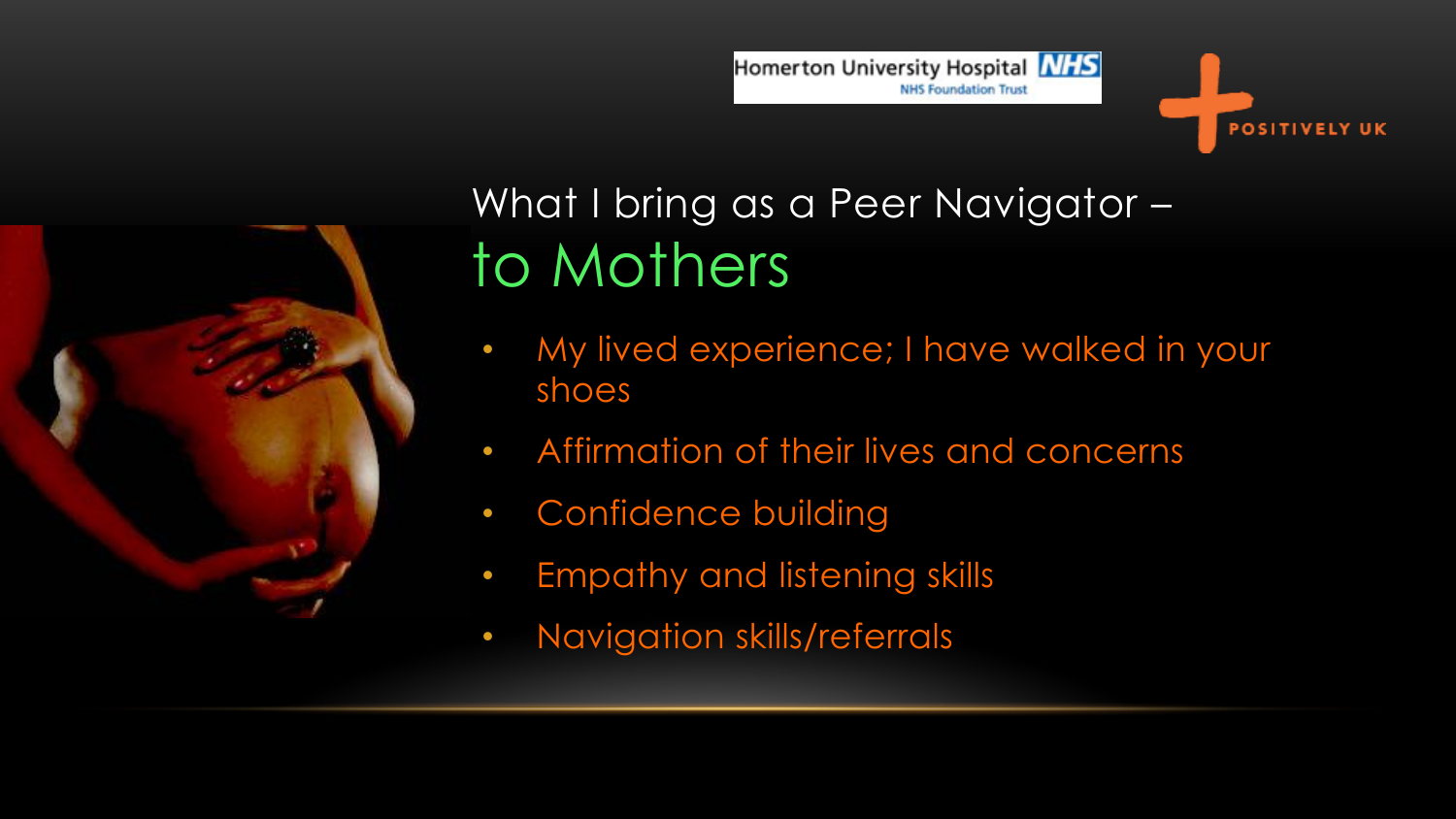### THE QUESTIONNAIRES'



• 26 women delivered over the 2 year period.

Homerton University Hospital **NHS** 

**NHS Foundation Trust** 

**OSITIVELY UK** 

- Direct contact with 17 women, questionnaires sent out paper and email copies
- 10/17 were returned (Technical Issues!!)
- Separate questionnaire sent to staff/ANC for general feedback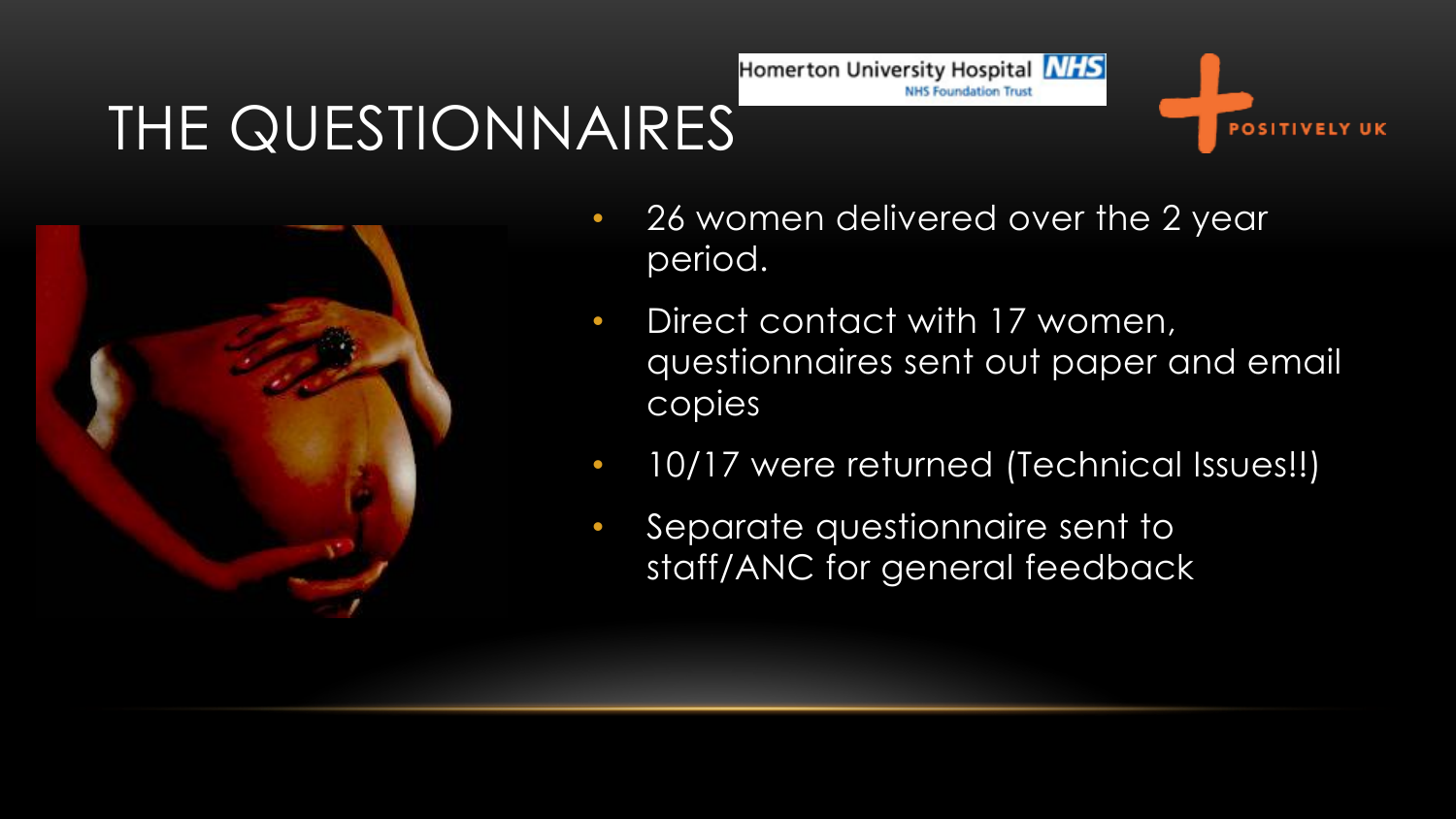

**POSITIVELY UK** 

# Results : Age

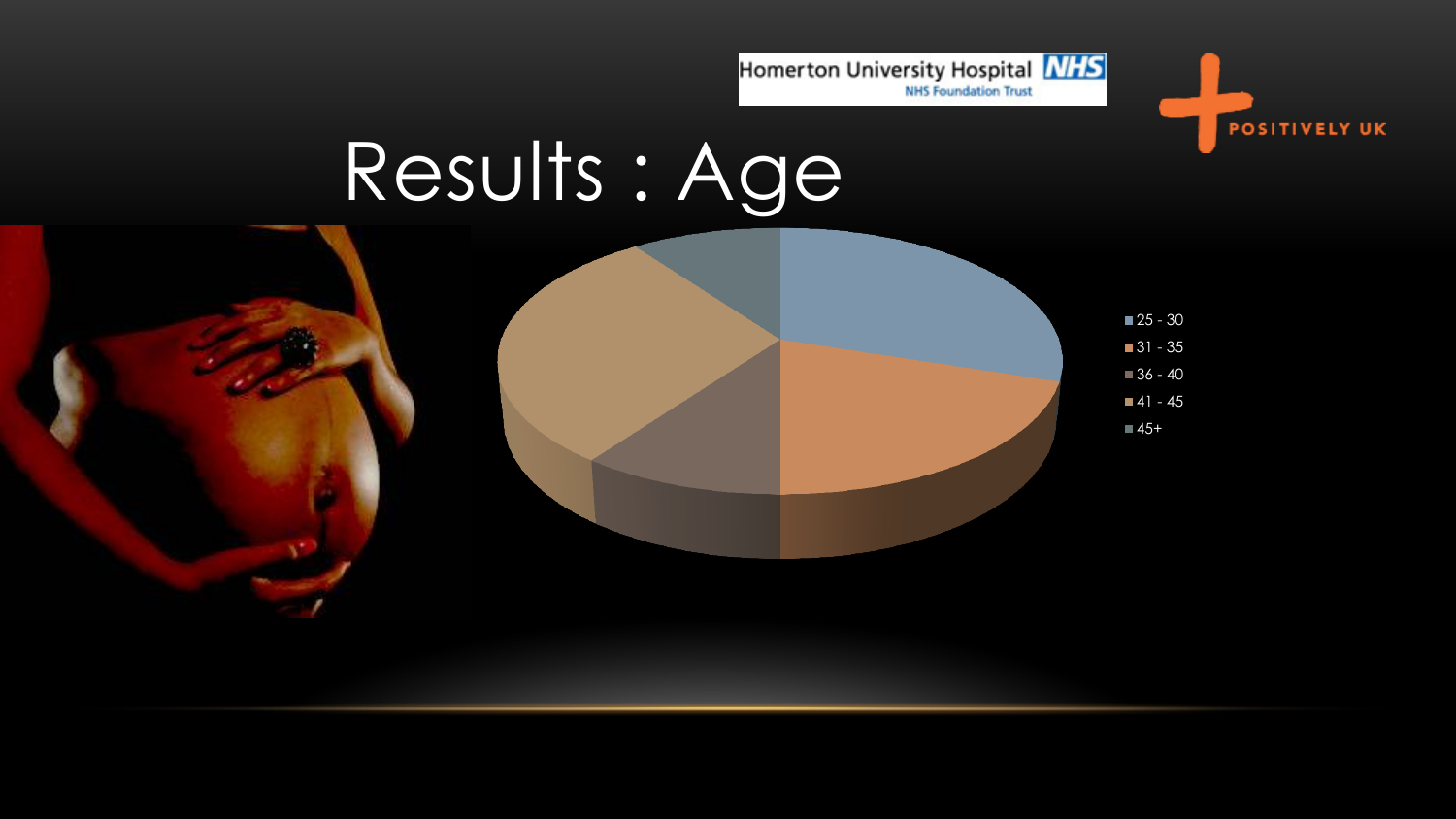### RESULTS





- 100% (10/10) were diagnosed prior to this pregnancy
- Length of time since diagnosis varied from 2 years to 16 years, with the mean being 7.3 years.
- Previous pregnancy
	- 3 women were in their 1<sup>st</sup> pregnancy
	- 6 women were in their 2<sup>nd</sup> pregnancy
	- 1 woman was in her 3<sup>rd</sup> pregnancy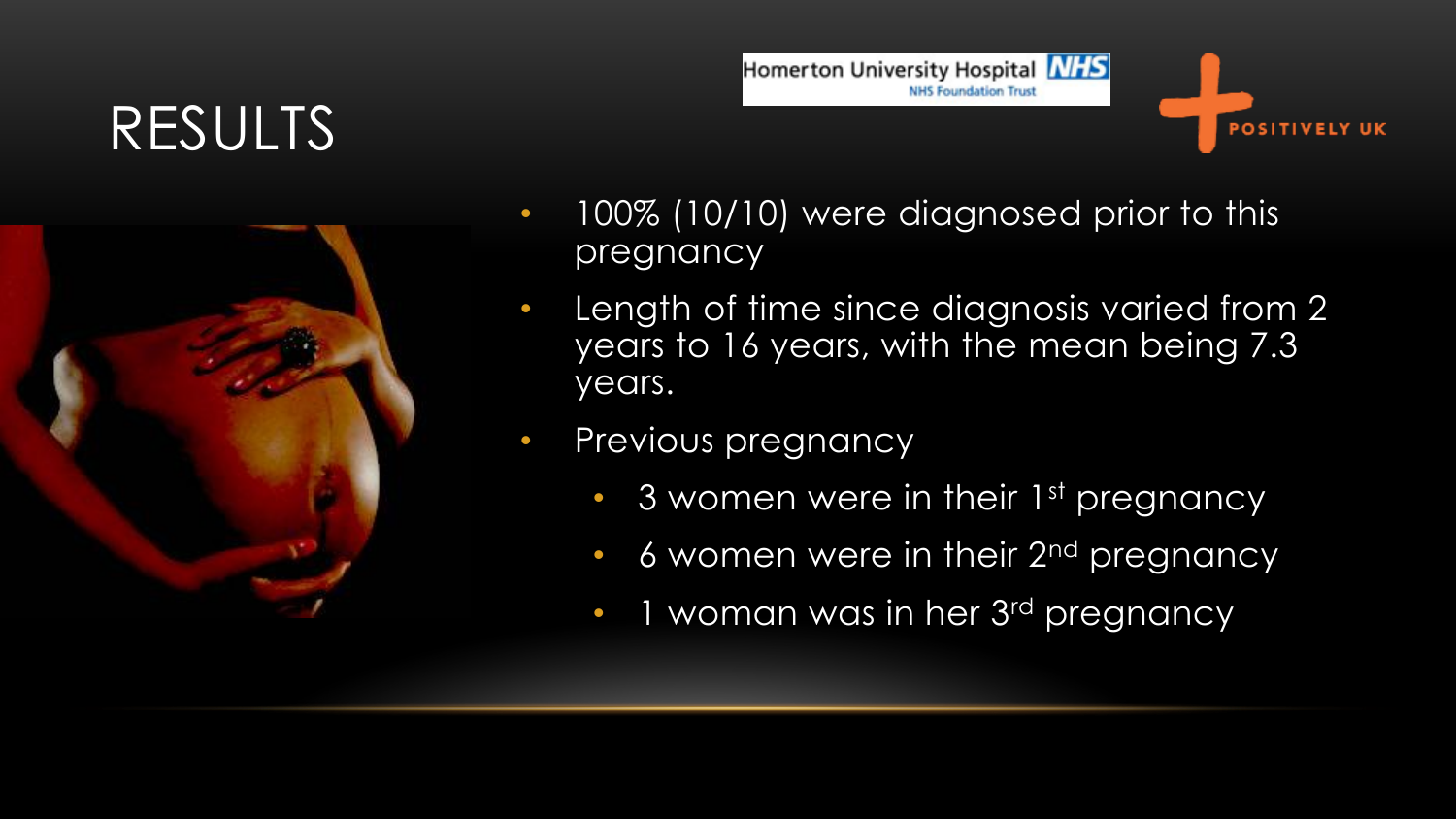### RESULTS - BREASTFEEDING

#### Do you feel informed?



• 50% felt very informed with regards to breastfeeding

Homerton University Hospital **NHS** 

**NHS Foundation Trust** 

OSITIVELY UK

- Homerton has a scheme to support women secure infant formula milk, all women found this particularly helpful
- Following continuing discussions, no women chose to breastfeed. Avoiding extra risk was cited as the motivation for this.
	- "I wanted to breastfeed for 24hrs, unfortunately birthing became an emergency situation so I decided against breastfeeding. I was well supported."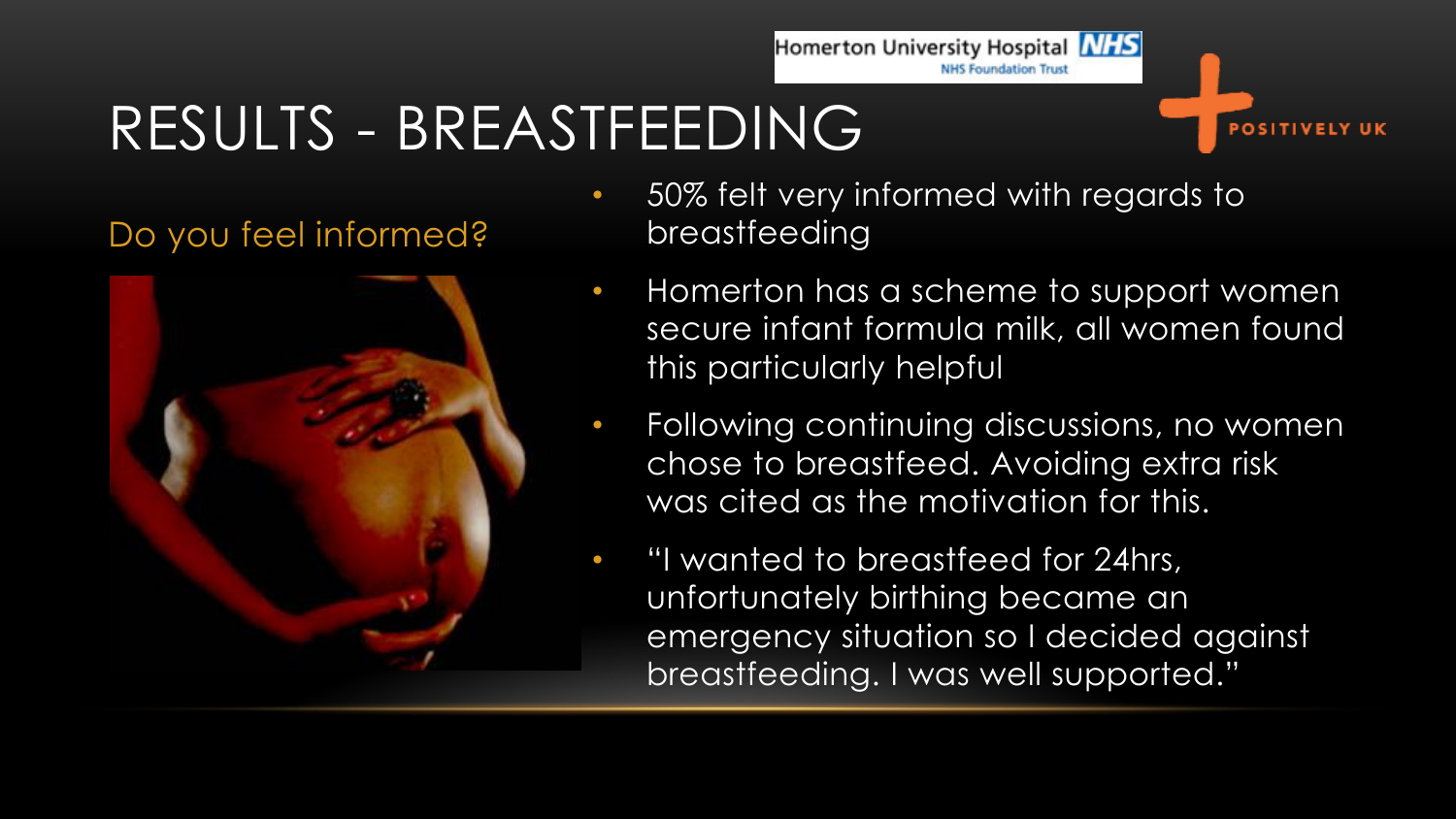#### Feedback Issues that concerned women



#### **NHS Foundation Trust OSITIVELY UK** • Risk of HIV transmission to their baby

was the biggest concern

Homerton University Hospital **NHS** 

- "Biggest worry is passing HIV to the baby. Janine helped a lot with this as she has had negative babies."
- "How am I going to cope being pregnant? Spoke to Janine, I was reassured around transmission and discussed adherence."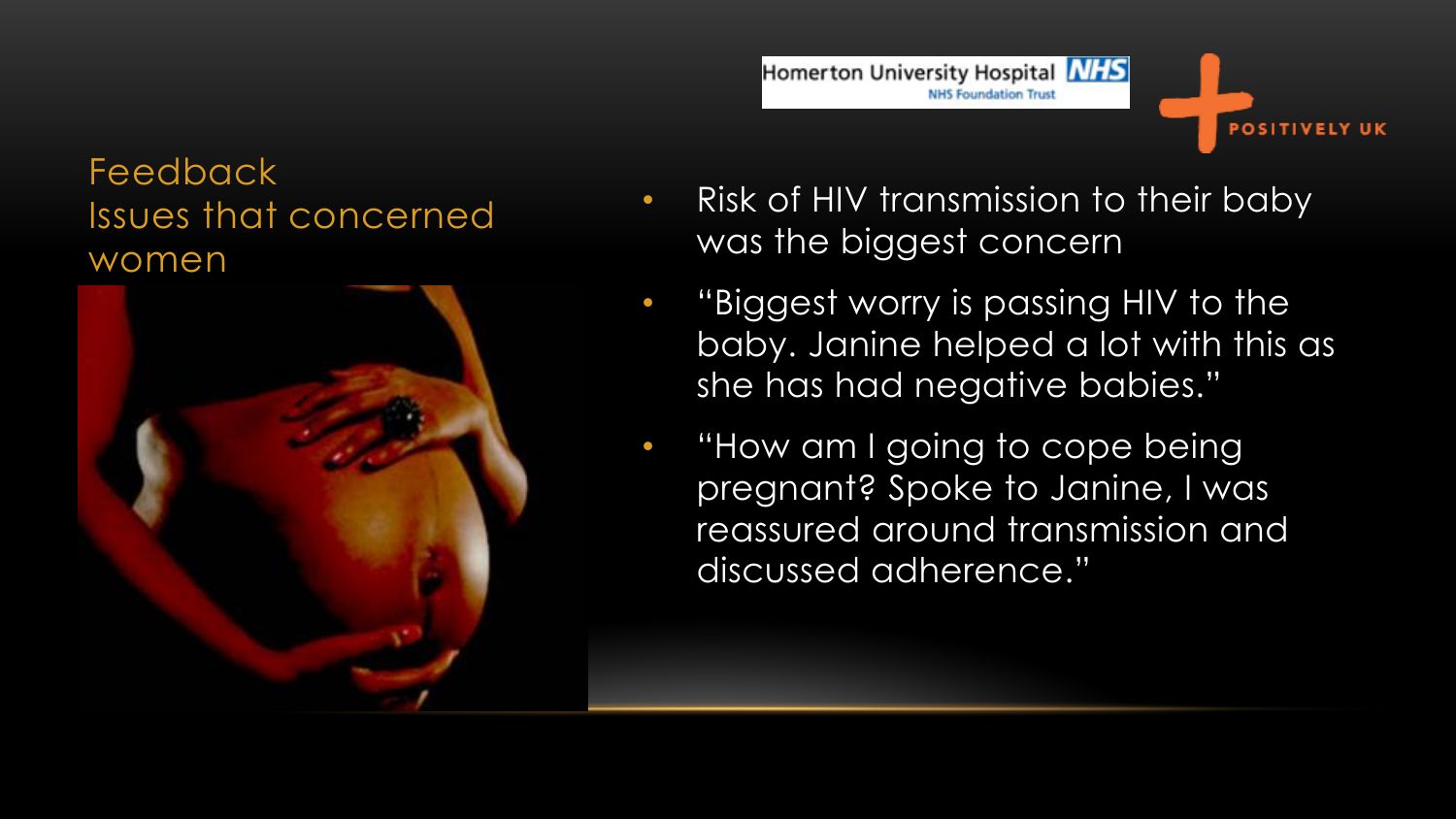



- Ante Natal Clinic
	- "it's fine, better than previous pregnancies, I felt more involved and included…"

Homerton University Hospital **NHS** 

**NHS Foundation Trust** 

**OSITIVELY UK** 

Delivery Suite

"The Midwives were amazing. They did the job without disclosing anything to the person who was with me…"

Post Natal Ward

"Another great experience, I am lucky to have such a good team looking after me."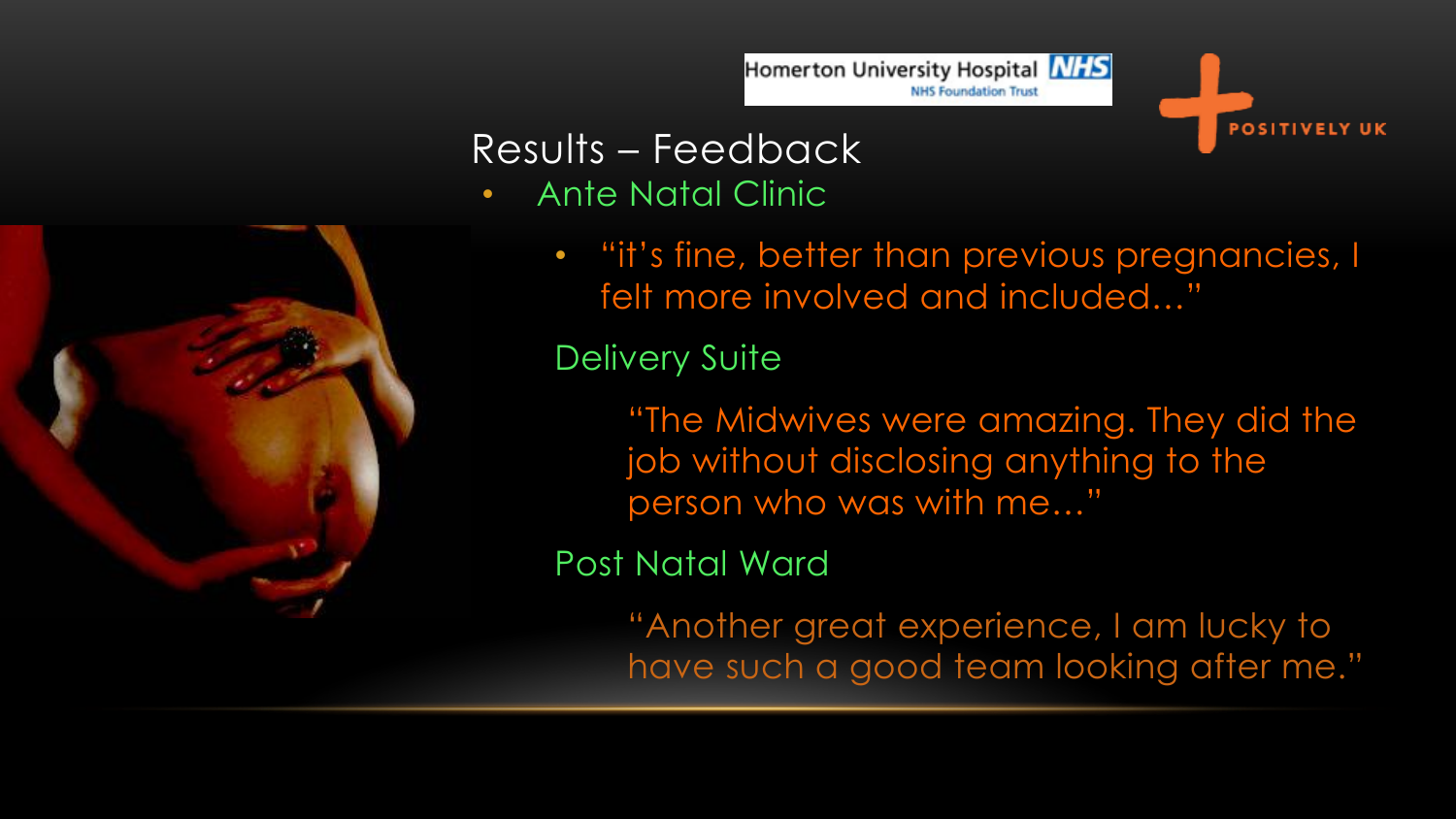

### THE ANTE NATAL TEAM





**POSITIVELY UK**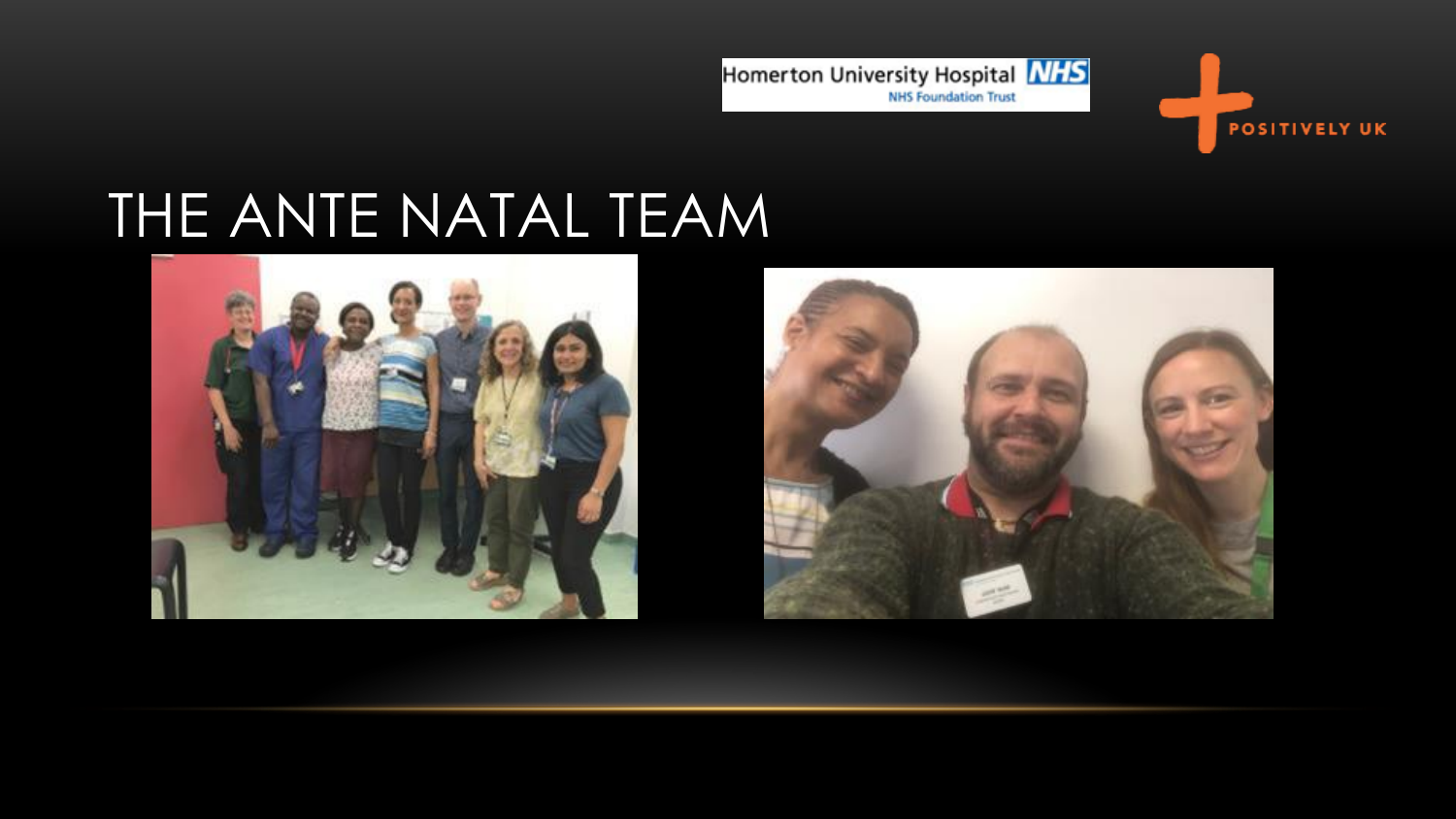



### What I bring as a Peer Navigator to The Ante-natal Clinical Team

"Janine, is present in the ANC for all the women who attend follow up appointments. This allows a professional relationship to develop based on trust and confidence. Janine is very knowledgeable about the services that are available and has been extremely supportive and helpful. Her involvement has had a huge impact and contributed to the increased satisfaction in the service provided during the antenatal period. The service provided by the PN and the rest of the team is invaluable. "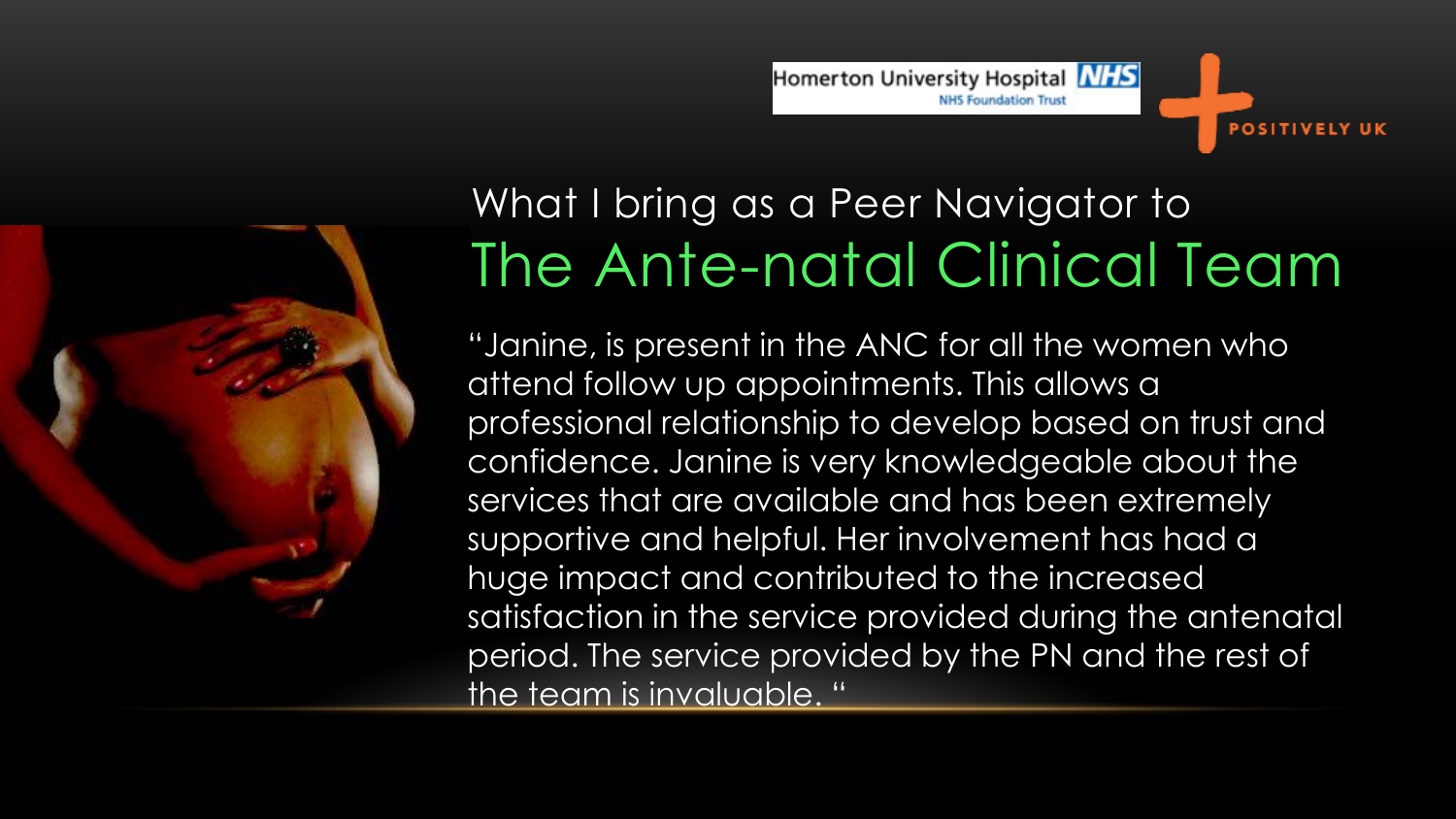## Conclusion & Recommendations



• Women value this intervention, as it supports them in making informed choices about their care, increasing their confidence in interacting with healthcare professionals

Homerton University Hospital **NHS** 

**NHS Foundation Trust** 

- It demonstrates that women need to be central in their care, which can improve their long term engagement with services.
- The journey of a positive pregnancy can be a transformative process, putting HIV into perspective and allowing women to move forward with their lives as mothers.